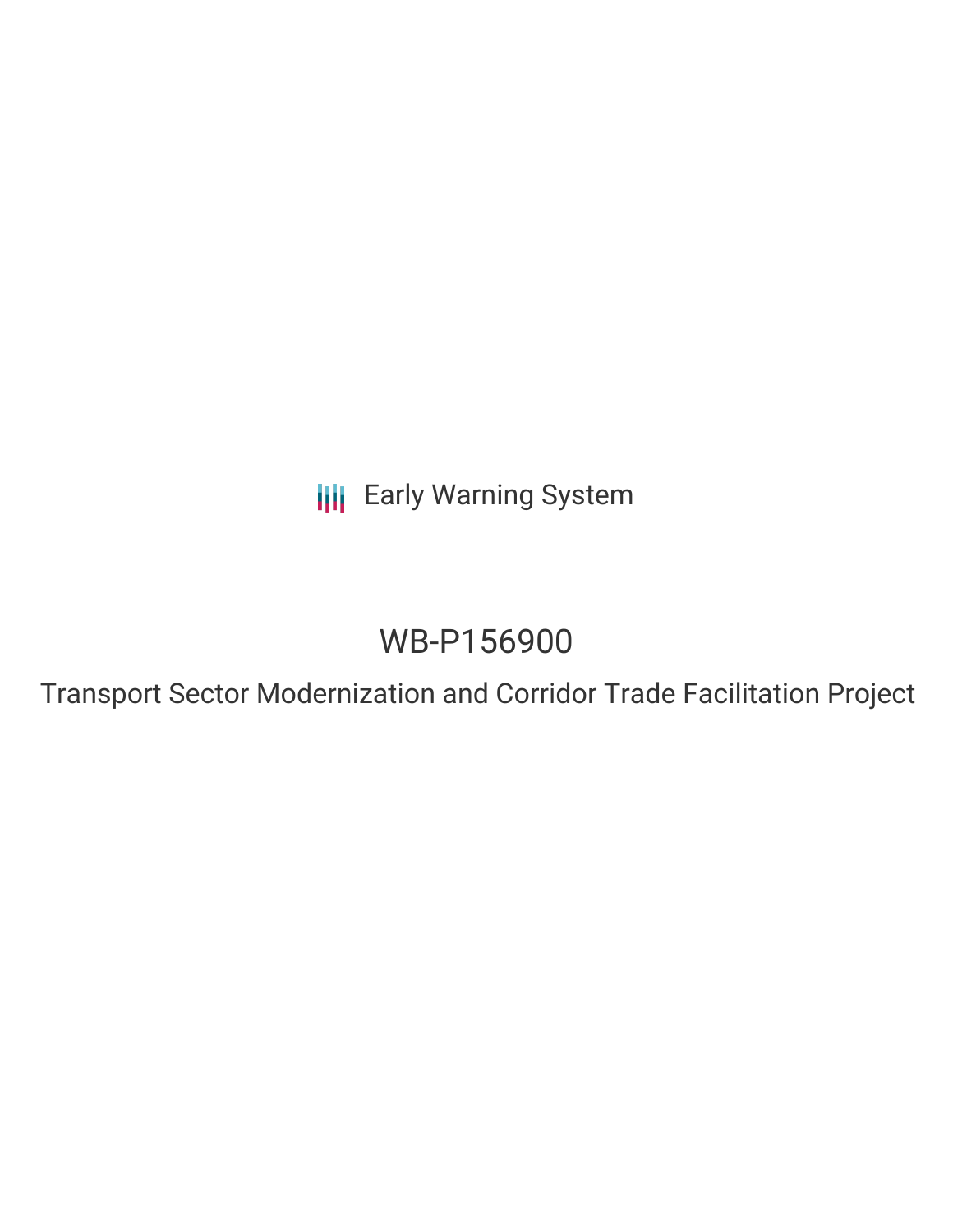

#### **Quick Facts**

| <b>Countries</b>               | Ivory Coast                                                       |
|--------------------------------|-------------------------------------------------------------------|
| <b>Financial Institutions</b>  | World Bank (WB)                                                   |
| <b>Status</b>                  | Active                                                            |
| <b>Bank Risk Rating</b>        | B                                                                 |
| <b>Voting Date</b>             | 2016-07-05                                                        |
| <b>Borrower</b>                | Direction Générale des Transports Terrestres et de la Circulation |
| <b>Sectors</b>                 | Transport                                                         |
| <b>Investment Amount (USD)</b> | \$30.00 million                                                   |
| <b>Project Cost (USD)</b>      | \$45.00 million                                                   |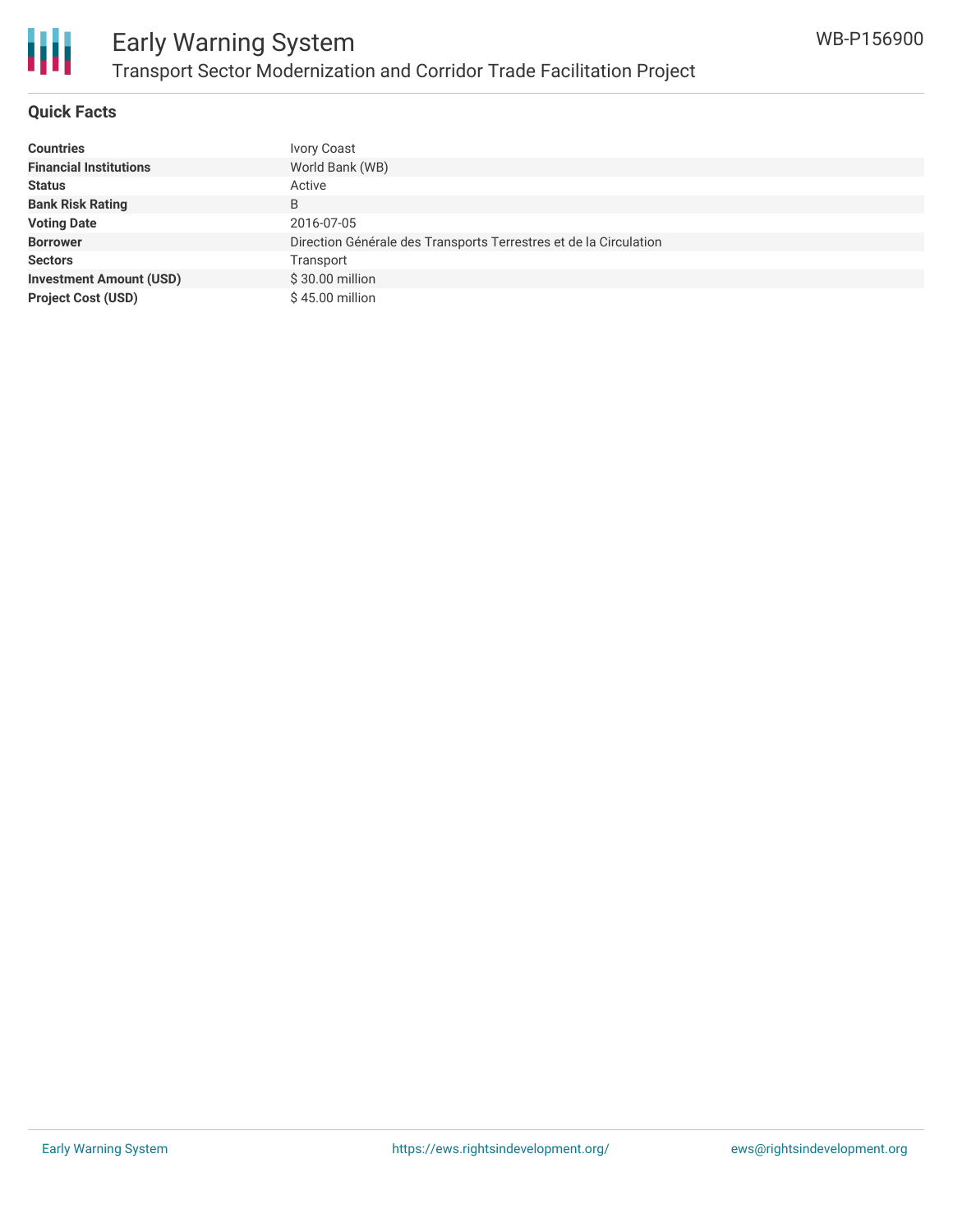

#### **Project Description**

The development objective of the Transport Sector Modernization and Corridor Trade Facilitation Project for Cote d'Ivoire is to improve the efficiency and safety of transport services on theIvorian section of the Abidjan (Ivory Coast) - Ouagadougou (Burkina Faso) road transport corridor. The project has five components. The first, institutional strengthening and capacity building support for public and private sector participants in the transport sector component will strengthen the capacity of the government and of professional associations in the transport, transit and trade sector to effectively provide efficient support and services to private operators operating primarily on the Ivorian section of the Corridor. The component will also support activities that promote the professionalization of the road transport industry, as well as accompanying measures for the transport and logistics operators who may not be able to adapt to the new regulatory framework. The second component, development of a Heavy Cargo Truck renewal scheme, will support the institutional strengthening of the Road Transport Development Fund (Fonds de Développement des Transports Routiers – FDTR), to ensure it has the capacity to adequately manage the proposed project activities, including the relationship with both the commercial banks and the truck industry companies. The third component, support to customs modernization and trade facilitation on the Ivorian section of the corridor will focus on increasing the efficiency of trade and transit procedures on the Ivorian section of the Corridor. Activities under this component will focus primarily on the operationalization of the interconnection module/interface of the two customs' information systems (ASYCUDA World) to facilitate trade and transit along the corridor.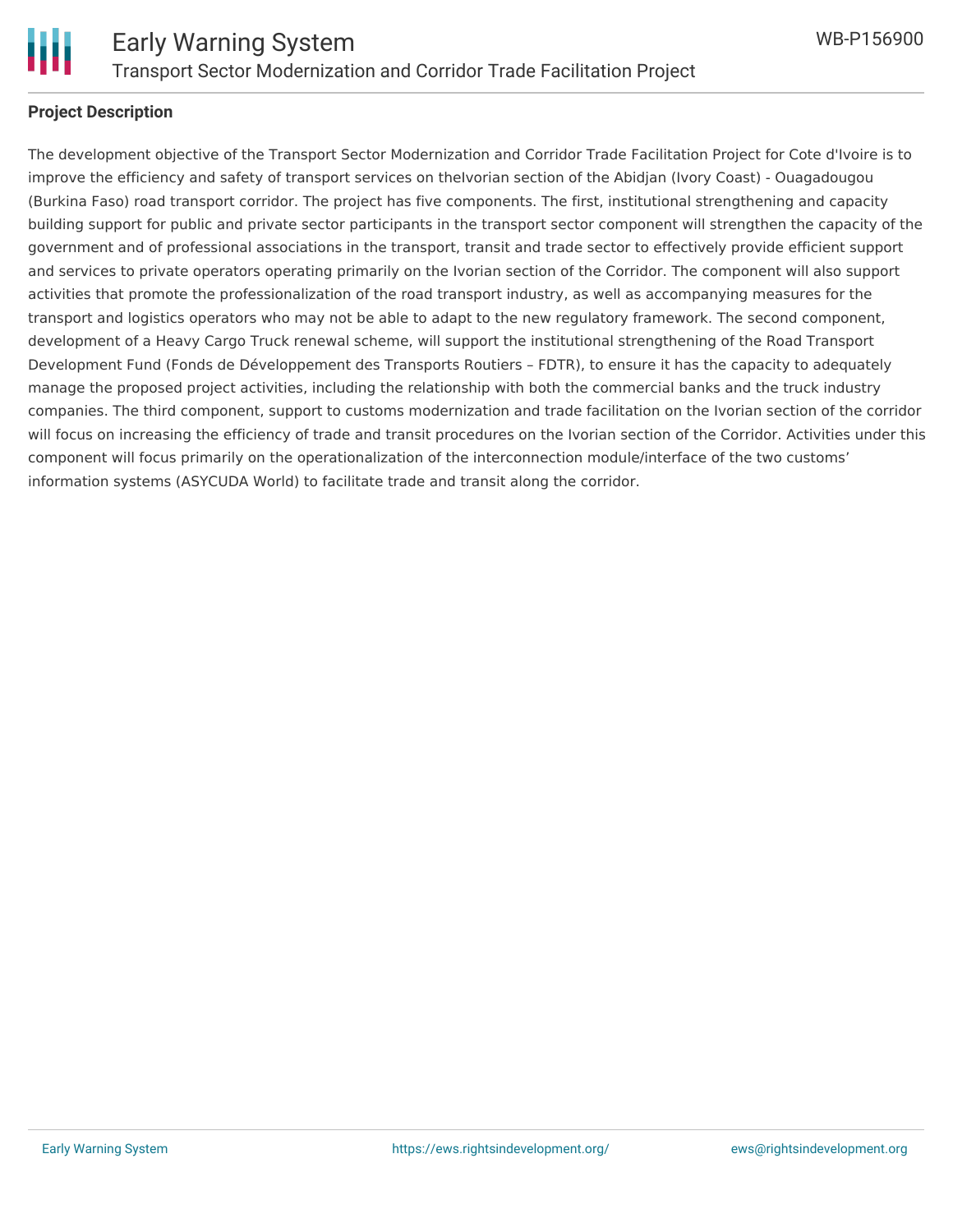

### Early Warning System Transport Sector Modernization and Corridor Trade Facilitation Project

#### **Investment Description**

World Bank (WB)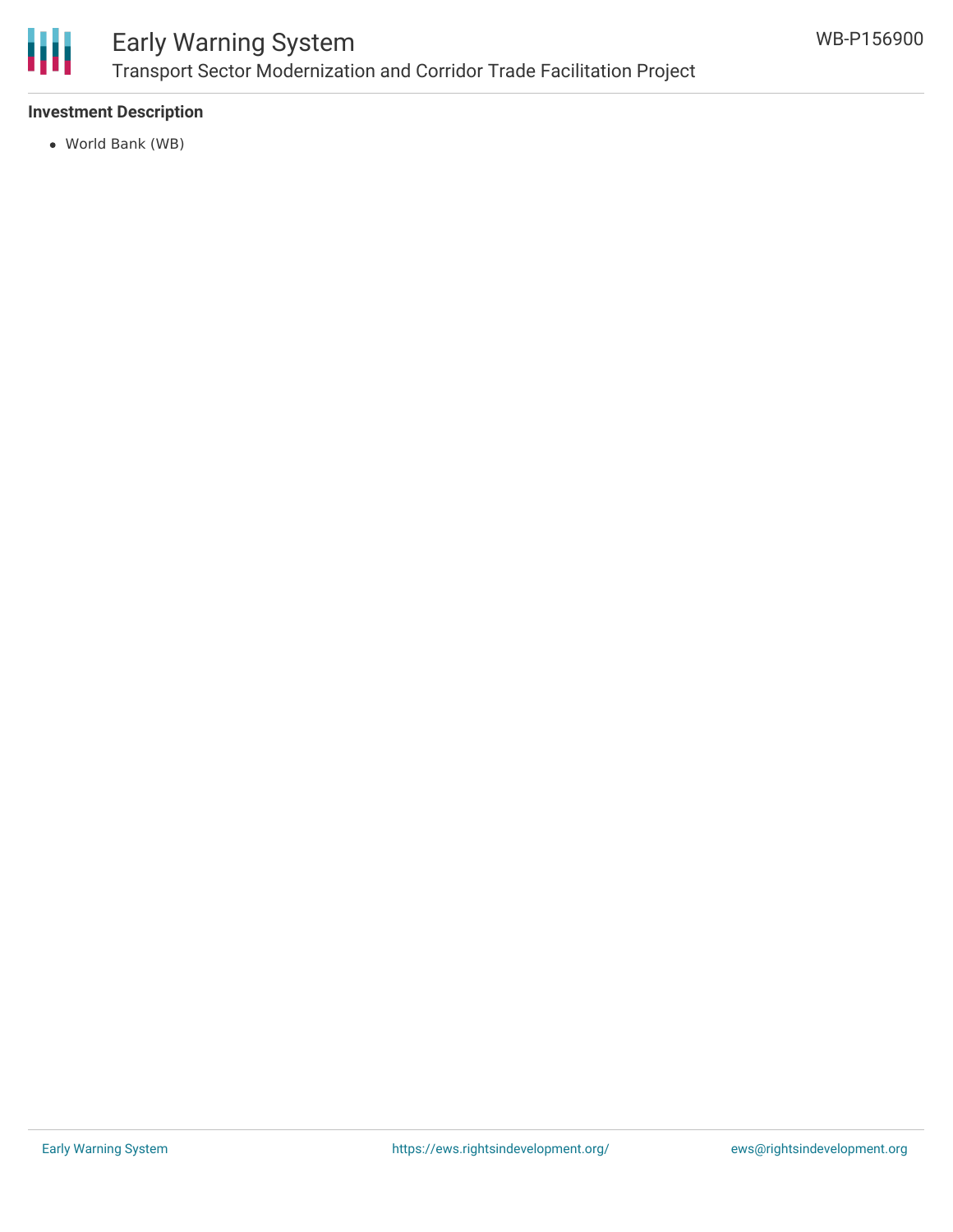

#### **Contact Information**

Name: Direction Générale des Transports Terrestres et de la Circulation Contact: Romain Kouakou Title: Directeur Général des Transports Terrestres et Circulation Email: rokkouakou@yahho.fr

ACCOUNTABILITY MECHANISM OF WORLD BANK

The World Bank Inspection Panel is the independent complaint mechanism and fact-finding body for people who believe they are likely to be, or have been, adversely affected by a World Bank-financed project. If you submit a complaint to the Inspection Panel, they may investigate to assess whether the World Bank is following its own policies and procedures for preventing harm to people or the environment. You can contact the Inspection Panel or submit a complaint by emailing ipanel@worldbank.org. You can learn more about the Inspection Panel and how to file a complaint at:

http://ewebapps.worldbank.org/apps/ip/Pages/Home.aspx.